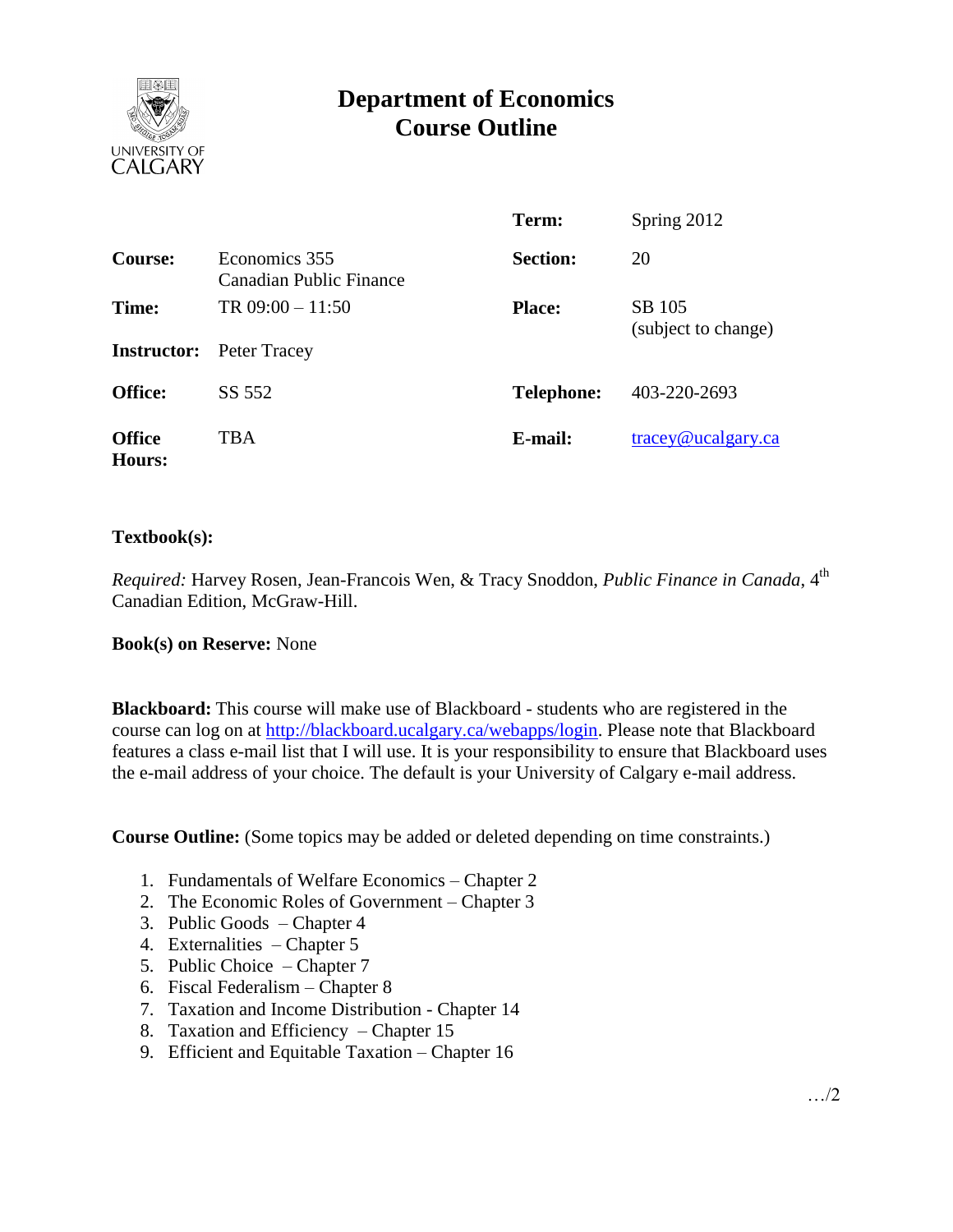### **Grade Determination and Final Examination Details:**

| Assignment   | 20% | Tuesday, May 29, 2012 at the beginning of class |
|--------------|-----|-------------------------------------------------|
| Midterm Test | 30% | Tuesday, June 5, 2012 @ 10:00                   |
| Final Exam   | 50% | Scheduled by the Registrar's Office             |

The midterm exam will be held in class on the date indicated. The time and location of the final exam, which will be two hours in length, will be scheduled by the Registrar's Office. Exam questions may consist of multiple choice questions. The use of a non-programmable calculator during exams is permitted. The use of graphing calculators, computers, and cell phones is not permitted.

The midterm exam, assignment, and the final exam are marked on a numerical basis. The grades are then added using the weights indicated above. As a guide to determining standing, these letter grade equivalences will generally apply:

| $A+ 97 - 100$ | B 79-83         | $C-$ 62 - 66 |
|---------------|-----------------|--------------|
| A $92 - 96$   | B- 76-78        | $D+ 57 - 61$ |
| $A - 89 - 91$ | $C_{+}$ 73 - 75 | D $50 - 56$  |
| $B+ 84 - 88$  | C $67 - 72$     | $F = 0 - 49$ |

### **Notes:**

- 1. Students should be aware that no "make-up" midterms will be given. Any student who finds it necessary to miss the midterm must notify the instructor in advance and produce a valid medical certificate or other required documentation in order to have the weighting adjusted. This adjustment will result in the final exam counting for 80% of the final grade and the assignments counting for 20% of the final grade.
- 2. Examinations will not be given prior to the scheduled date.
- 3. **Answers to the midterm test, the assignment and the final exam questions must make use of equations and diagrams wherever possible. Numerical questions require numerical answers.**
- 4. **Students will not be given extra time to complete tests and exams.**
- 5. Students should be aware of the academic regulations outlined in The University of Calgary Calendar.
- 6. **The use of cell phones for any purpose in class is prohibited. The classroom is a no cell phone zone. Computers may only be used for note-taking purposes.**

.../3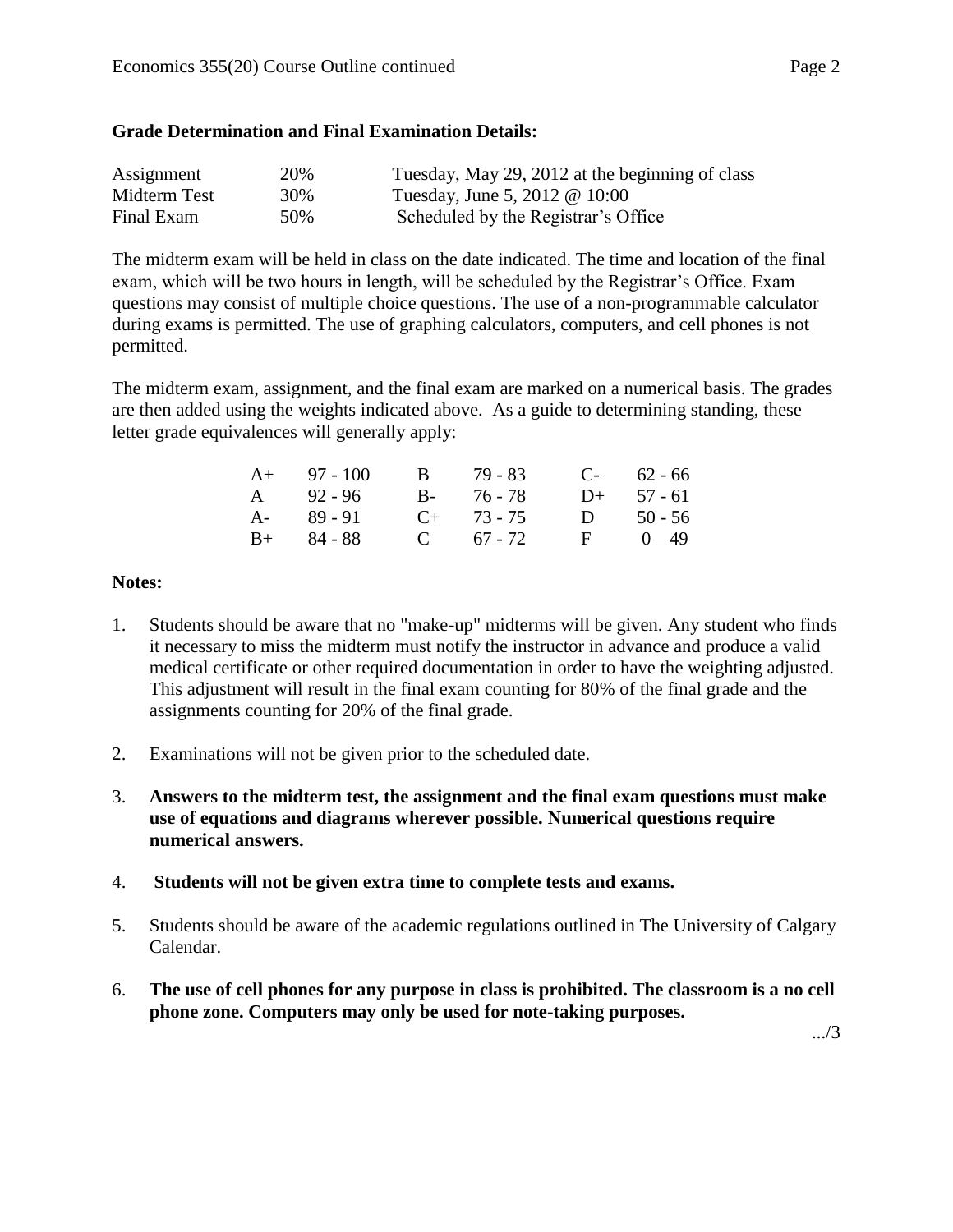- 7. Students seeking reappraisal of a piece of graded term work should discuss their work with the instructor within 7 days of work being returned to class; however, the earliest that grades will be discussed will be two days after the return of an assignment or examination.
- 8. Students will be responsible for all material listed on the course outline, regardless of whether or not the material has been covered in class, unless the instructor notifies the class that the material will not be covered.
- 9. Please note that the following types of emails will receive no response: emails not addressed to anyone in particular; emails where the recipient's name is not spelled correctly; anonymous emails; emails which do not specify the course and section in which you are registered; and, emails involving questions that are specifically addressed on the course outline.
- 10. It is the student's responsibility to request academic accommodations. If you are a student with a documented disability who may require academic accommodation and have not registered with the Disability Resource Centre, please contact their office at 403-220-8237. Students who have not registered with the Disability Resource Centre are not eligible for formal academic accommodation. **You are also required to discuss your needs with your instructor no later than seven (7) days after the start of this course.**

Students' Union Vice-President Academic: Kenya-Jade Pinto Phone: 220-3911 E-mail [suvpaca@ucalgary.ca](mailto:subpaca@ucalgary.ca)

Students' Union Faculty Representative (Arts) Phone: 220-3913 Office: MSC 251 E-mail [arts1@su.ucalgary.ca](mailto:arts1@su.ucalgary.ca) [arts2@su.ucalgary.ca,](mailto:arts2@su.ucalgary.ca) [arts3@su.ucalgary.ca,](mailto:arts3@su.ucalgary.ca) [arts4@su.ucalgary.ca](mailto:arts4@su.ucalgary.ca)

Society of Undergraduates in Economics (S.U.E.): [www.ucalgary.ca/sue](http://www.fp.ucalgary.ca/econ)

Society of Undergraduates in Economics is a student run organization whose main purpose is to assist undergraduate economics students succeed both academically and socially at the University of Calgary. Services include access to the exam bank, career partnerships with the Career Centre through hosting industry nights and information sessions, recognizing achievements in teaching, and organizing social events for members. Join now by contacting [sue@ucalgary.ca.](mailto:sue@ucalgary.ca)